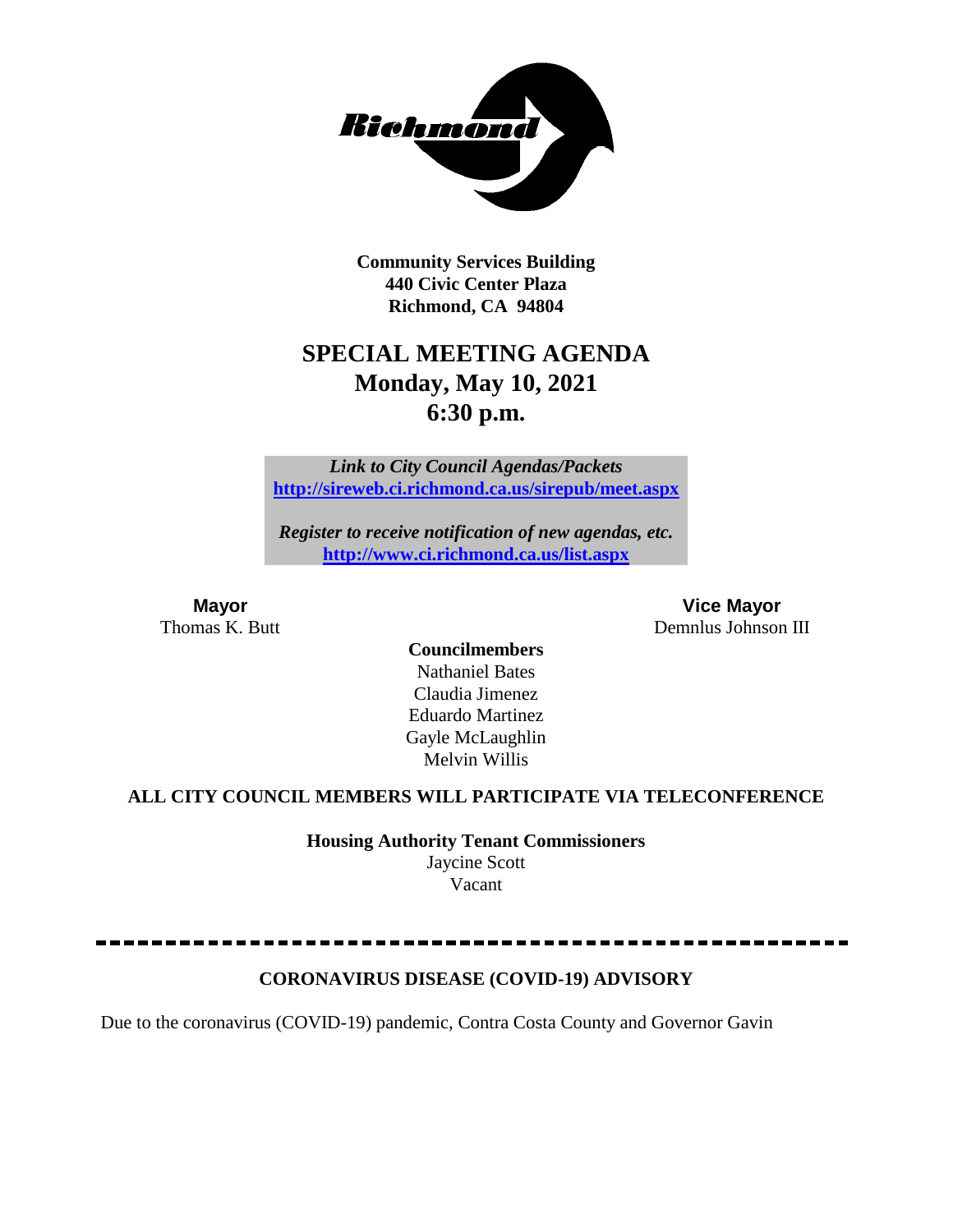Newsom have issued multiple orders requiring sheltering in place, social distancing, and reduction of person-to-person contact. Accordingly, Governor Gavin Newsom has issued executive orders that allow cities to hold public meetings via teleconferencing. Both **<https://www.coronavirus.cchealth.org/>** and **[http://www.ci.richmond.ca.us/3914/Richmond-](http://www.ci.richmond.ca.us/3914/Richmond-Coronavirus-Info)[Coronavirus-Info](http://www.ci.richmond.ca.us/3914/Richmond-Coronavirus-Info)** provide updated coronavirus information.

DUE TO THE SHELTER IN PLACE ORDERS, attendance at the City of Richmond City Council meeting will be limited to Council members, essential City of Richmond staff, and members of the news media. Public comment will be confined to items appearing on the agenda and will be limited to the methods provided below. Consistent with Executive Order N-29-20, this meeting will utilize teleconferencing only. The following provides information on how the public can participate in this meeting.

#### **How to watch the meeting from home:**

- 1. KCRT Comcast Channel 28 or AT&T Uverse Channel 99
- 2. Livestream online at<http://www.ci.richmond.ca.us/3178/KCRT-Live>

#### **Public comment may be submitted by mail, email and/or Zoom video conference in the manner that follows; provided that no member of the public may submit more than one verbal comment per agenda item.**

- **1.** Via mail received by 1:00 p.m. the day of the meeting, sent to 450 Civic Center Plaza, 3rd Floor, Office of the Clerk, Richmond, CA 94804.
- **2.** Via email to [cityclerkdept@ci.richmond.ca.us](mailto:cityclerkdept@ci.richmond.ca.us) by 1:00 p.m. the day of the meeting.

Emails *MUST* contain in the subject line 1) public comments – agenda item #\_\_ [include the agenda item number]. All such email will be posted on-line and emailed to the City Council before the meeting is called to order. **No individual email will be read into the record. Due to the high volume of emails received, emails that do not contain the correct identifying information in the subject line may be overlooked and may not become part of the record. Email received after 1:00 p.m. will be posted on-line following the meeting as part of the supplemental materials attached to the meeting minutes.**

**3.** Via Zoom by video conference or by phone using the following link/call-in numbers – for Open Session and City Council:

#### **Please click the link below to join the webinar: <https://zoom.us/j/99312205643?pwd=MDdqNnRmS2k4ZkRTOWhlUldQOUF1Zz09> Passcode: ccmeeting**

**Or iPhone one-tap: US: +16699006833,,99312205643# or +13462487799,,99312205643# Or Telephone: Dial (for higher quality, dial a number based on your current location): US: +1 669 900 6833 or +1 346 248 7799 or +1 253 215 8782 or +1 312 626 6799 or +1 929 205 6099 or +1 301 715 8592**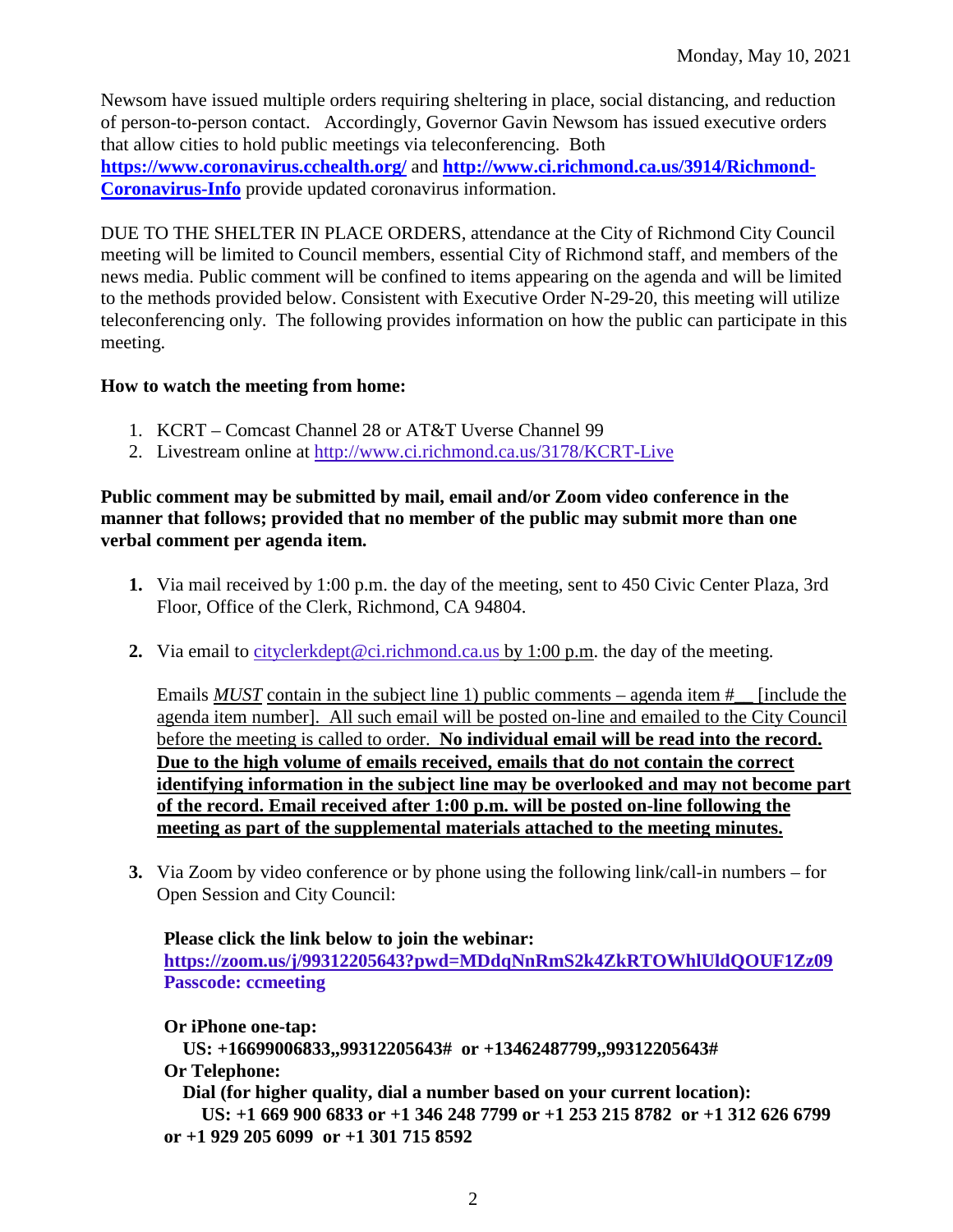#### **Webinar ID: 993 1220 5643**

International numbers available: <https://zoom.us/u/aehrwCgISx>

a. To comment by video conference, click on the Participants button at the bottom of your screen and select the "Raise Your Hand" button to request to speak when Public Comment is being asked for. Speakers will be called upon in the order they select the "Raise Your Hand" feature. When called upon, press the unmute button. After the allotted time, you will then be re-muted. \*\*

b. To comment by phone, you will be prompted to "Raise Your Hand" by pressing "**\*9**" to request to speak when Public Comment is asked for. When called upon, you will be asked to unmuted by pressing \*6. After the allotted time, you will then be re-muted. Instructions of how to raise your hand by phone are available at: [https://support.zoom.us/hc/en-us/articles/201362663 -Joining-a-meeting-by-phone.](https://support.zoom.us/hc/en-us/articles/201362663) \*\*

\*\***The mayor will announce the agenda item number and open public comment when appropriate. Individuals who would like to address the Council should raise their hand. The mayor will close public comment when public comment is concluded**.

#### *The City cannot guarantee that its network and/or the site will be uninterrupted. To ensure that the City Council receives your comments, you are strongly encouraged to submit your comments in writing in advance of the meeting.*

#### **Record of all public comments:**

All public comments will be considered a public record, put into the official meeting record. All public comments will be available after the meeting as supplemental materials and will be posted as an attachment to the meeting minutes when the minutes are posted: [http://www.ci.richmond.ca.us/Archive.aspx?AMID=31.](http://www.ci.richmond.ca.us/Archive.aspx?AMID=31)

#### **Accessibility for Individuals with Disabilities**

Upon request, the City will provide for written agenda materials in appropriate alternative formats, or disability-related modification or accommodation, including auxiliary aids or services and sign language interpreters, to enable individuals with disabilities to participate in and provide comments at/related to public meetings. Please submit a request, including your name, phone number and/or email address, and a description of the modification, accommodation, auxiliary aid, service or alternative format requested at least two days before the meeting. Requests should be emailed to [cityclerkdept@ci.richmond.ca.us](mailto:cityclerkdept@ci.richmond.ca.us) or submitted by phone at 510-620-6513, ext. 9, or 510-620-6509. Requests made by mail to City Clerk's Office, City Council meeting, 450 Civic Center Plaza, Richmond, CA 94804 must be received at least two days before the meeting. Requests will be granted whenever possible and resolved in favor of accessibility.

#### **Effect of Advisory on In-person public participation**

During the pendency of the Executive Order N-29-20, the language in this Advisory portion of the agenda supersedes any language below in the meeting procedures contemplating in-person public comment.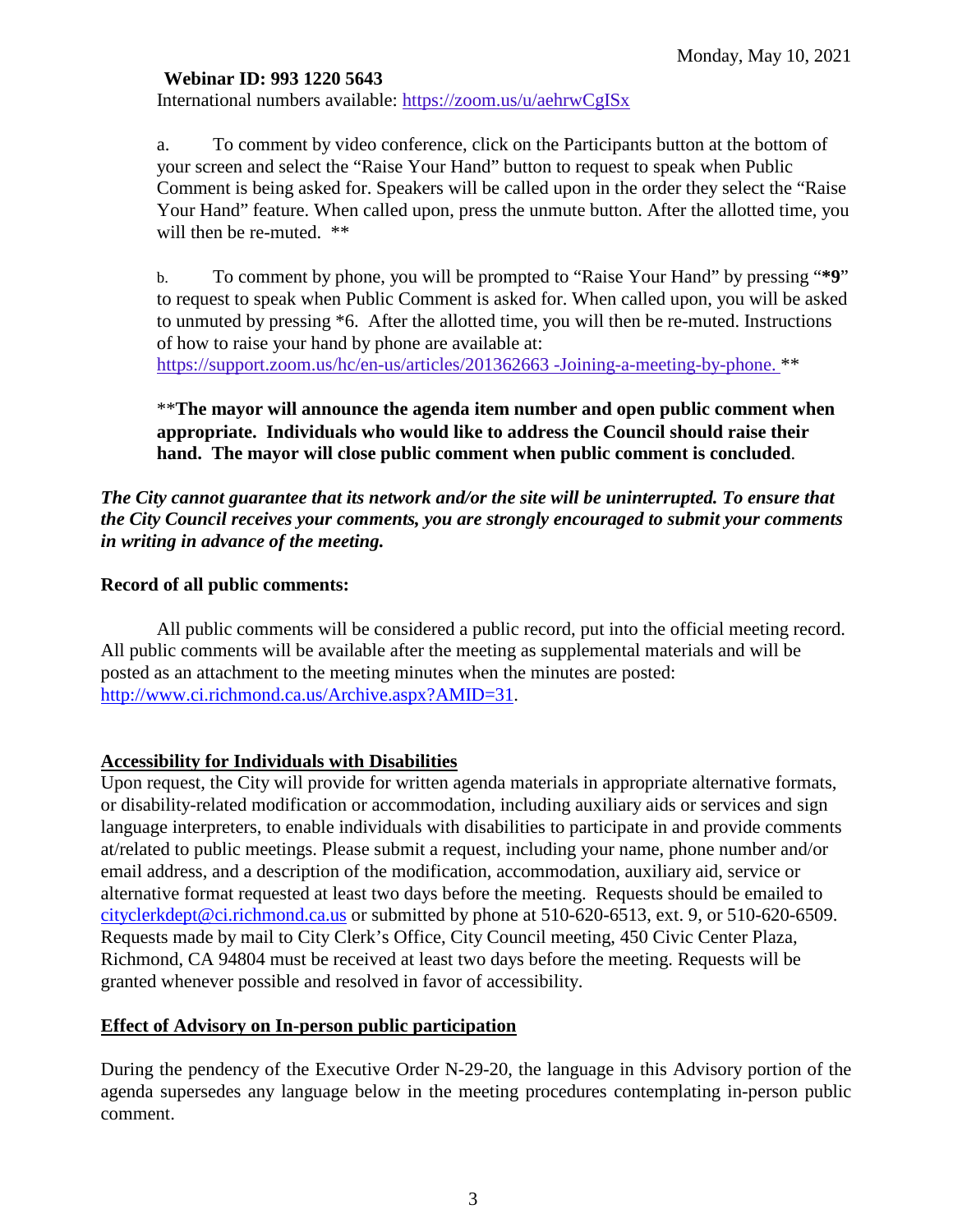# **MEETING PROCEDURES**

The City of Richmond encourages community participation at its City Council meetings and has established procedures that are intended to accommodate public input in a timely and time-sensitive way. As a courtesy to all members of the public who wish to participate in City Council meetings, please observe the following procedures:

**PUBLIC COMMENT ON AGENDA ITEMS:** Anyone who desires to address the City Council on items appearing on the agenda must complete and file a pink speaker's card with the City Clerk **prior** to the City Council's consideration of the item. Once the City Clerk has announced the item, no person shall be permitted to speak on the item other than those persons who have submitted their names to the City Clerk. Your name will be called when the item is announced for discussion. **Each speaker will be allowed up to TWO (2) MINUTES to address the City Council on NON-PUBLIC HEARING items listed on the agenda. Speakers are allowed up to THREE (3) minutes on PUBLIC HEARING items.**

**CONDUCT AT MEETINGS:** Richmond City Council meetings are limited public forums during which the City strives to provide an open, safe atmosphere and promote robust public debate. Members of the public, however, must comply with state law, as well as the City's laws and procedures and may not actually disrupt the orderly conduct of these meetings. The public, for example, may not shout or use amplifying devices, must submit comment cards and speak during their allotted time, may not create a physical disturbance, may not speak on matters unrelated to issues within the jurisdiction of the City Council or the agenda item at hand, and may not cause immediate threats to public safety.

**CITY HARASSMENT POLICY:** The City invites public comment and critique about its operations, including comment about the performance of its public officials and employees, at the public meetings of the City Council and boards and commissions. However, discriminatory or harassing comments about or in the presence of City employees, even comments by third parties, may create a hostile work environment, if severe or pervasive. The City prohibits harassment against an applicant, employee, or contractor on the basis of race, religious creed, color, national origin, ancestry, physical disability, medical condition, mental disability, marital status, sex (including pregnancy, childbirth, and related medical conditions), sexual orientation, gender identity, age or veteran status, or any other characteristic protected by federal, state or local law. In order to acknowledge the public's right to comment on City operations at public meetings, which could include comments that violate the City's harassment policy if such comments do not cause an actual disruption under the Council Rules and Procedures, while taking reasonable steps to protect City employees from discrimination and harassment, City Boards and Commissions shall adhere to the following procedures. If any person makes a harassing remark at a public meeting that violates the above City policy prohibiting harassment, the presiding officer of the meeting may, at the conclusion of the speaker's remarks and allotted time: (a) remind the public that the City's Policy Regarding Harassment of its Employees is contained in the written posted agenda; and (b) state that comments in violation of City policy are not condoned by the City and will play no role in City decisions. If any person makes a harassing remark at a public meeting that violates the above City policy, any City employee in the room who is offended by remarks violating the City's policy is excused from attendance at the meeting. No City employee is compelled to remain in attendance where it appears likely that speakers will make further harassing comments. If an employee leaves a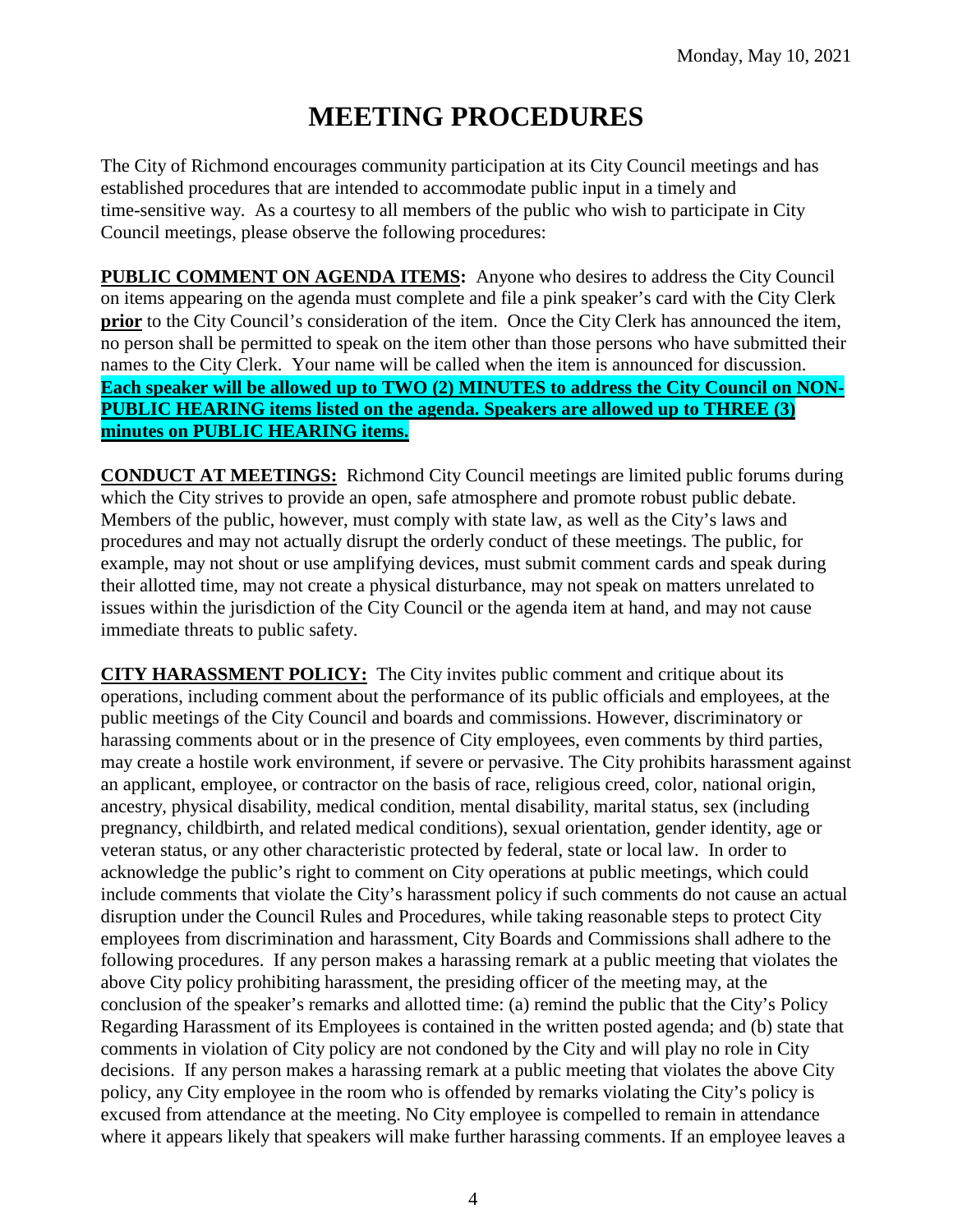#### Monday, May 10, 2021

City meeting for this reason, the presiding officer may send a designee to notify any offended employee who has left the meeting when those comments are likely concluded so that the employee may return to the meeting. The presiding officer may remind an employee or any council or board or commission member that he or she may leave the meeting if a remark violating the City's harassment policy is made. These procedures supplement the Council Rules and Procedures relating to disruption of orderly conduct at Council meetings.

Any law enforcement officer on duty or whose service is commanded by the presiding officer shall be Sergeant-at-Arms of the Council meetings. He/she, or they, shall carry out all orders and instructions given by the presiding officer for the purpose of maintaining order and decorum at the Council meetings (City Council Rules of Procedure and Order Section III F, RMC Section  $2.12.030$ ).